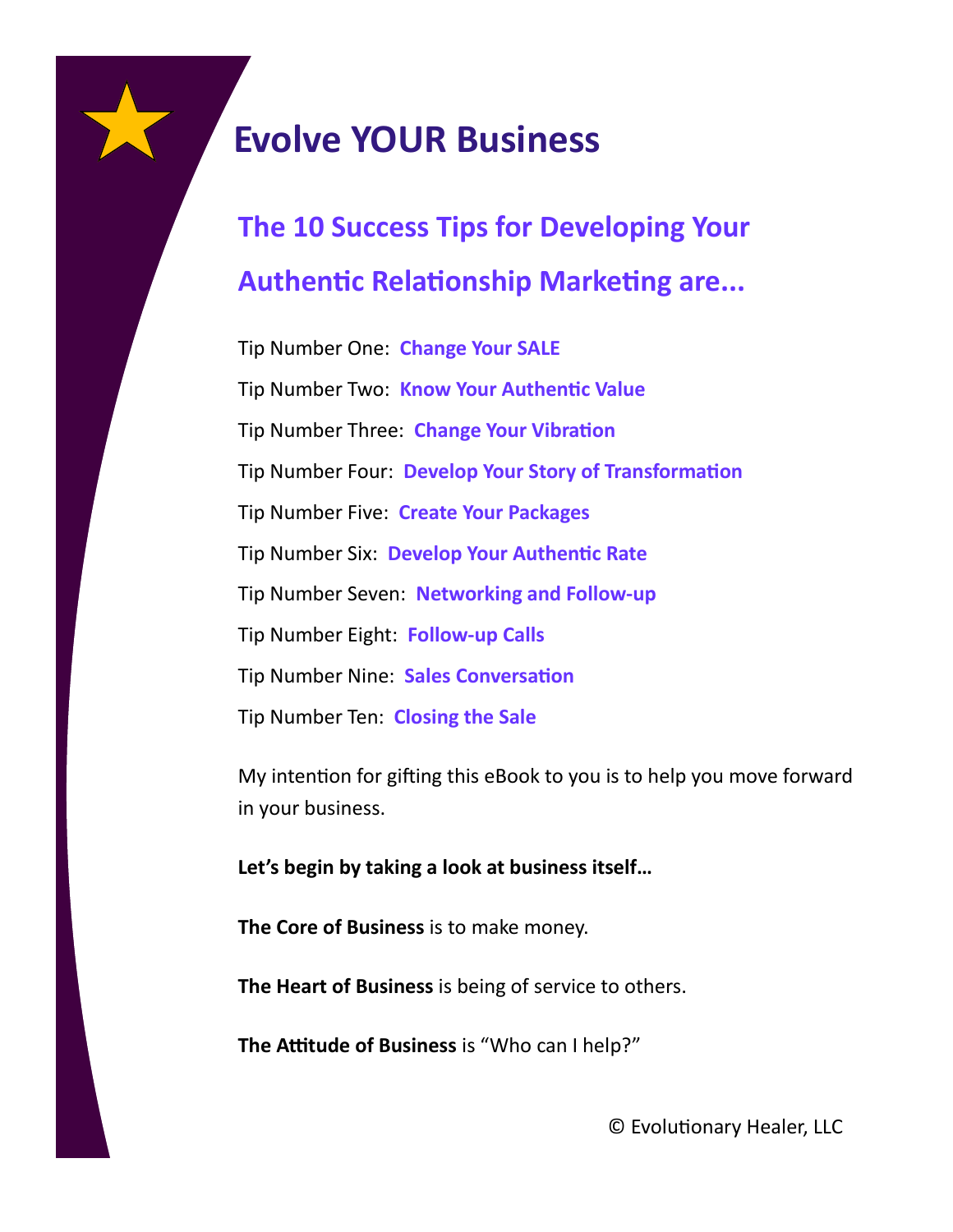# **The Focus of Business is on Your**

### **Message and Positioning**

#### **The focus of your message is**

-what do people want? -how do you fit with what they want? -what parts of your Authentic Story resonate with them and what they want?

#### **The focus of your positioning is**

-who else is doing what you do? -how are you different? -what makes you unique and fascinating? -what do you have to offer that people find captivating? -what are people saying they want?

#### **The focus of your offering or package is**

-your Authentic Rate, which is based on your Authentic Value -based on what people think they want

#### **The focus of your Signature System is**

-based on what you know your clients have shown you they need -revealed by what you have created and worked on with your one-toone private clients. This material becomes your group program.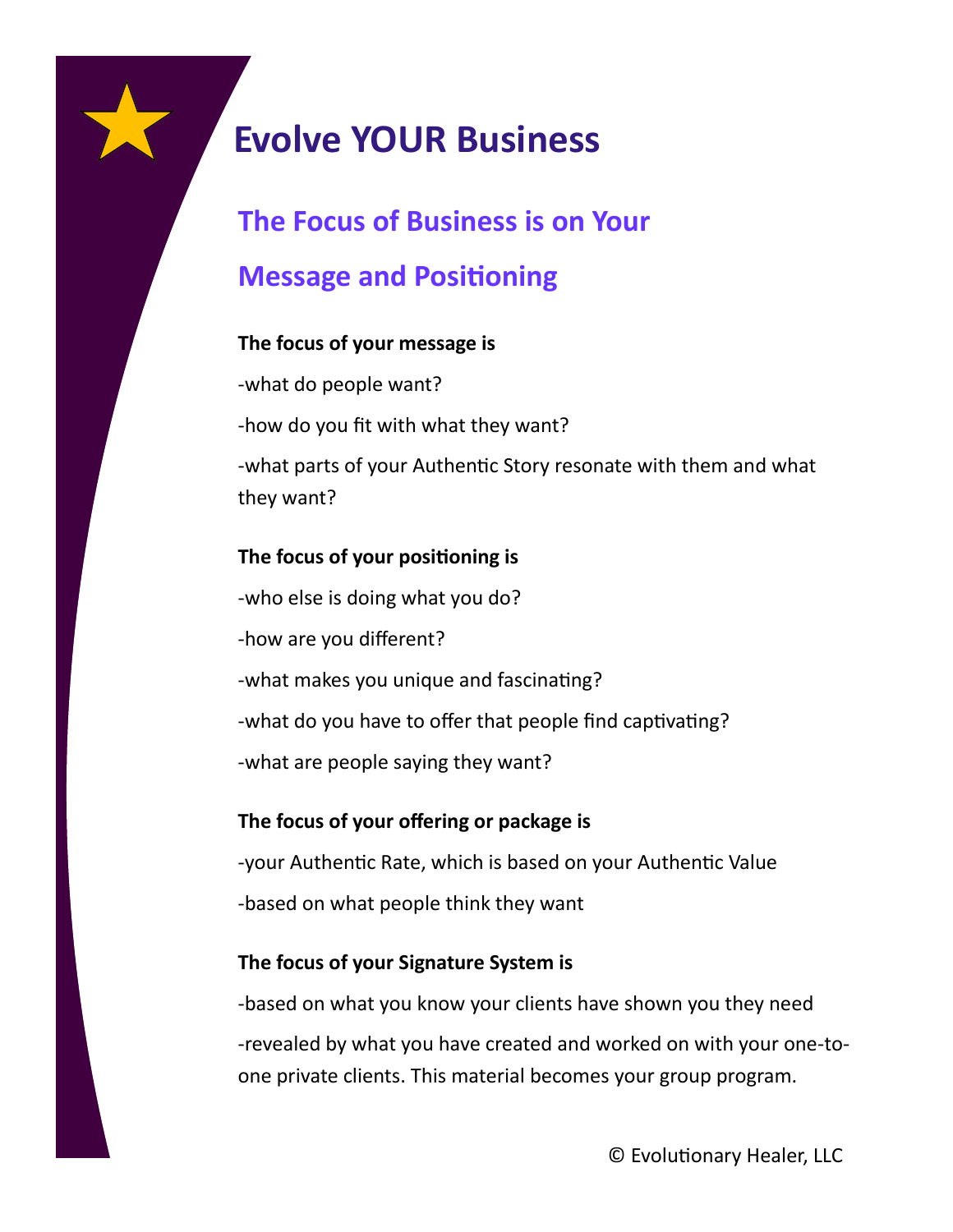### **Tip Number One:**

### **Change Your SALE**

**"Marketing is no longer about sales it's about being of service, it's about Relationship Marketing."**

It's not what you sell, it's WHO you sell that matters.

For centuries retailers sold what the customer 'needed' like food, coats, livestock, and so on.

Today, most of us can buy what we want in 20 colors, so the retailer must change their occasional customers into friends, fans, and most importantly, referral sources in order for their business to not only survive, but thrive.

Authentic Relationship Marketing is about letting people know who you are, your authentic story, your unique message. They want to know what you stand for, your POV (Point of View).

**"At the end of the day, it's not what you are, but who you are. Be genuine, get real, be authentic, be in the moment."** 

**~Linda Vettrus-Nichols**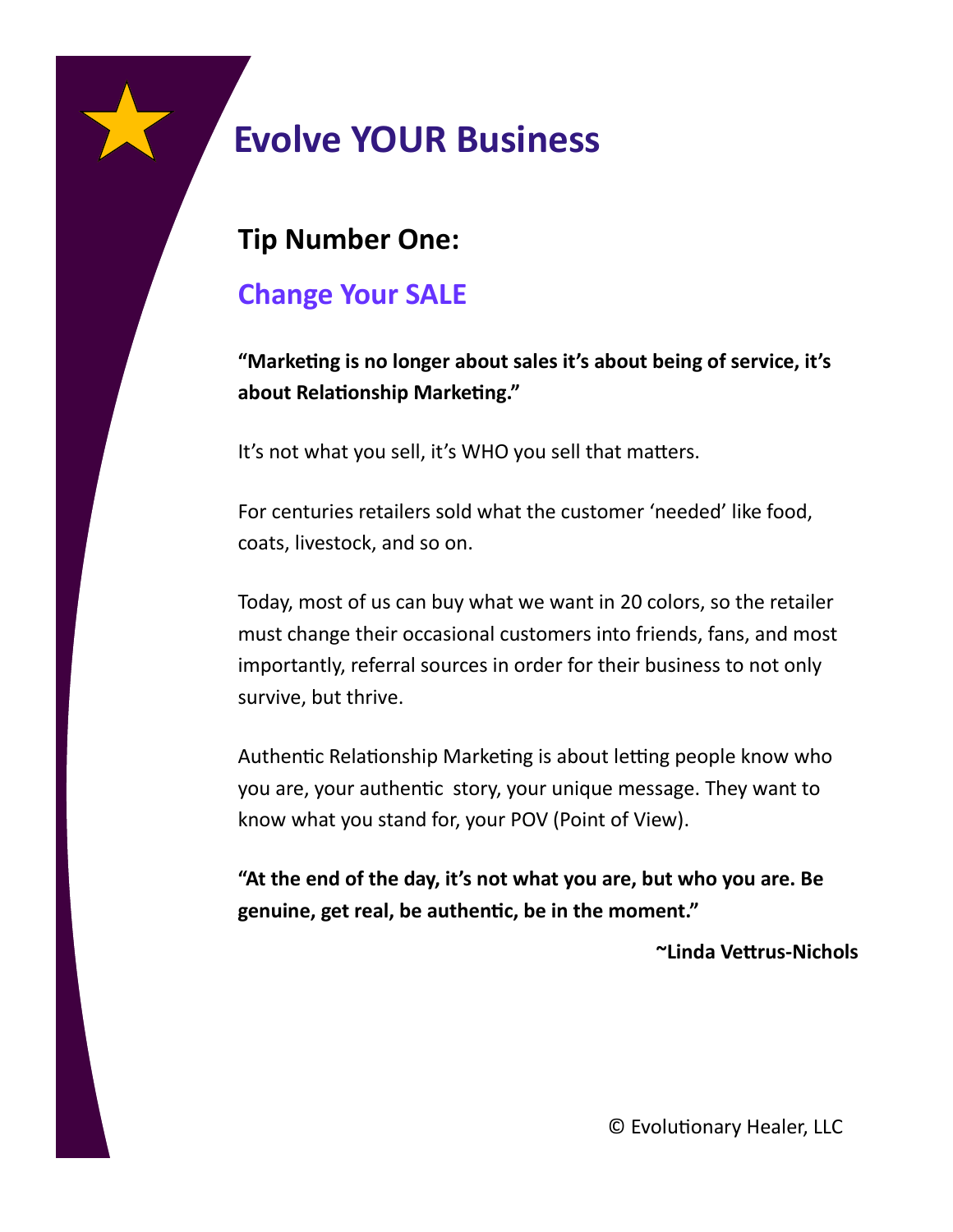### **Tip Number Two:**

### **Know Your Authentic Value**

There is an exercise you can do in order to create a visual representation of your investment in yourself. It is a great way to know and own your value.

#### **Value has a vibration**

#### Authentic Value Exercise

This exercise will show you your true personal and professional value. On separate 3" x 3" pieces of paper or post-it-notes, write each accomplishment in your lifetime. Also, if you won something write down what it was and the price it would have been if you had bought it.

Start with your youth activities and early jobs. Continue up through all of your education and career work. Make sure you document your hobbies, awards, and volunteerism. Use one piece of paper per specific education, training or seminar you have attended and what you invested for each. Find a central location to stack your pieces of paper.

**Your stack is a reflection of what makes you who you are today. It is a visual and energetic representation of your Authentic Value. So charge accordingly.**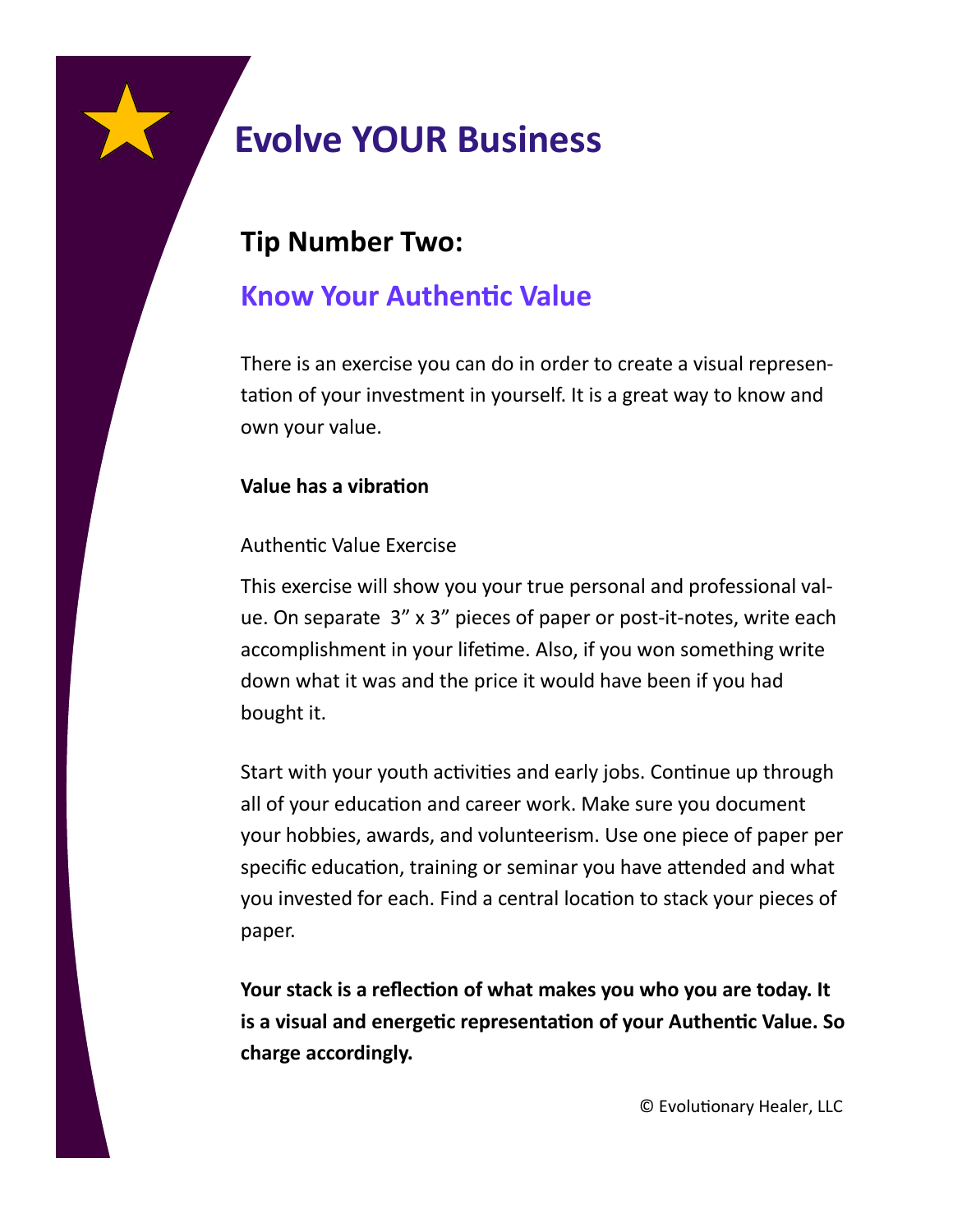### **Tip Number Three:**

### **Change Your Vibration**

You can change your vibration so people will be self-identifying and ask to work with you, rather than you asking them.

#### **Magnetize clients to you via your Authentic Vibration**

Knowing your Authentic Vibration will help you create your messaging for your first and third person bios, your website copy, and your one minute elevator pitch.

Your Authentic Vibration includes your Authentic Value, your Authentic Rate (what you will charge for your services or the products you create) Your Authentic Story (the parts your Ideal Client can relate to) and the Transformation Story of the client who gave you that feeling of "awe that's why I do what I do" (at one point in time while working with them.)

To create the highest vibration, for your one minute elevator pitch, combine your Authentic Story as well as the Transformation Story of the client who "really jazzed you."

**Your level of vibration determines the level of client you are attracting. If you are somewhat sensitive to the energy around you, keeping your vibration high will also help you with face-to-face networking which can be exhausting.**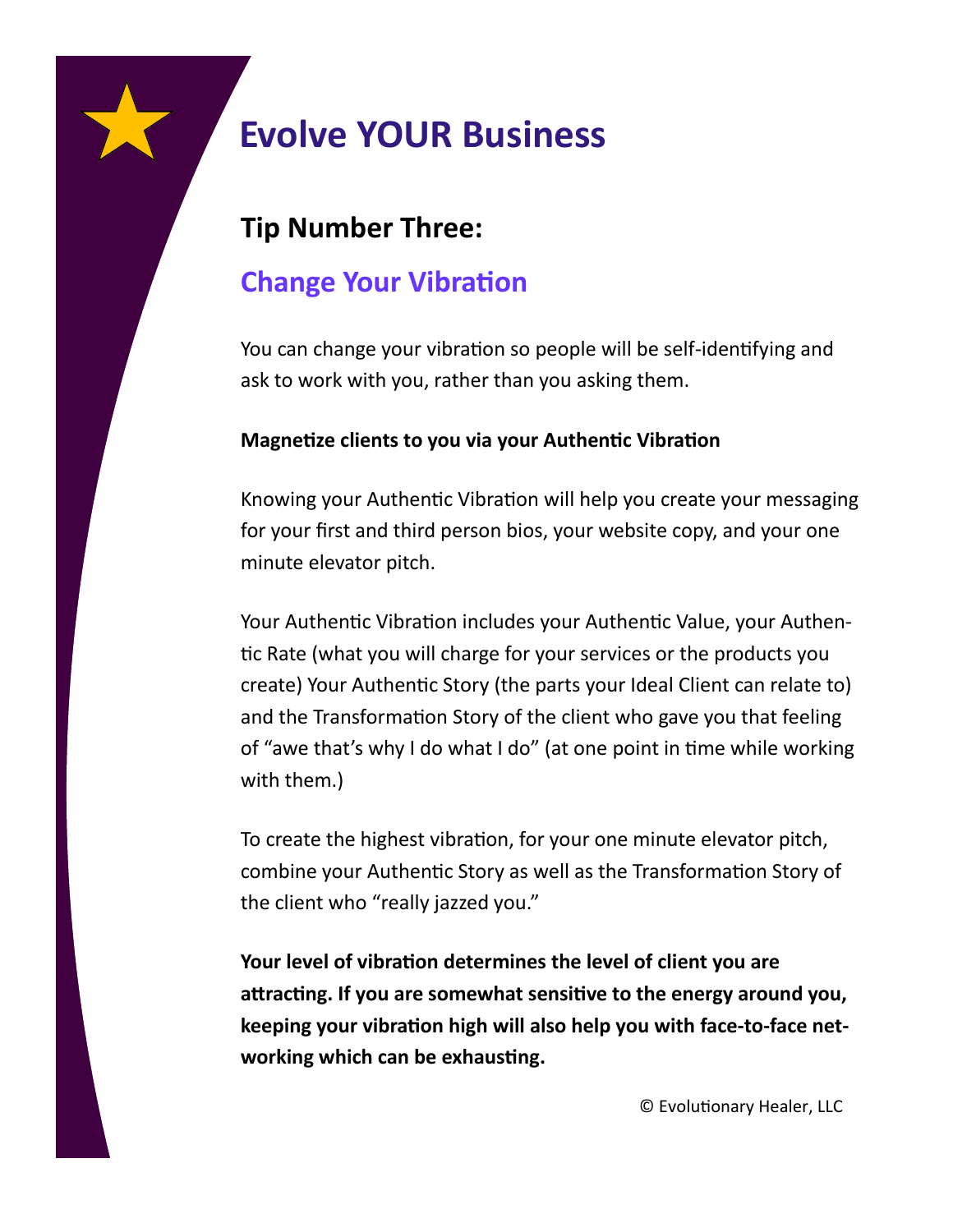### **Tip Number Four:**

### **Develop Your Story of Transformation**

Help others to self-identify by sharing the parts of your personal story of transformation that they can relate to.

**What were you like in the past? What changed you and what are you like now? Use the parts of your answers that connect with what is going on for your potential clients.**

One example from my story of transformation was that I had no idea how to figure out what to charge. I've had months where I couldn't even give my services away. Formal networking groups used to exhaust me and my elevator pitch did not sound authentic. I felt unsupported in my life and in my three businesses. Then I found myself in a new marriage, with wonderful emotional support but that didn't happen until I learned to love myself. I am now a woman with a sense of my own destiny.

**"A woman is the full circle. Within her is the power to create, nurture, and transform."**

**~Diane Mariechild**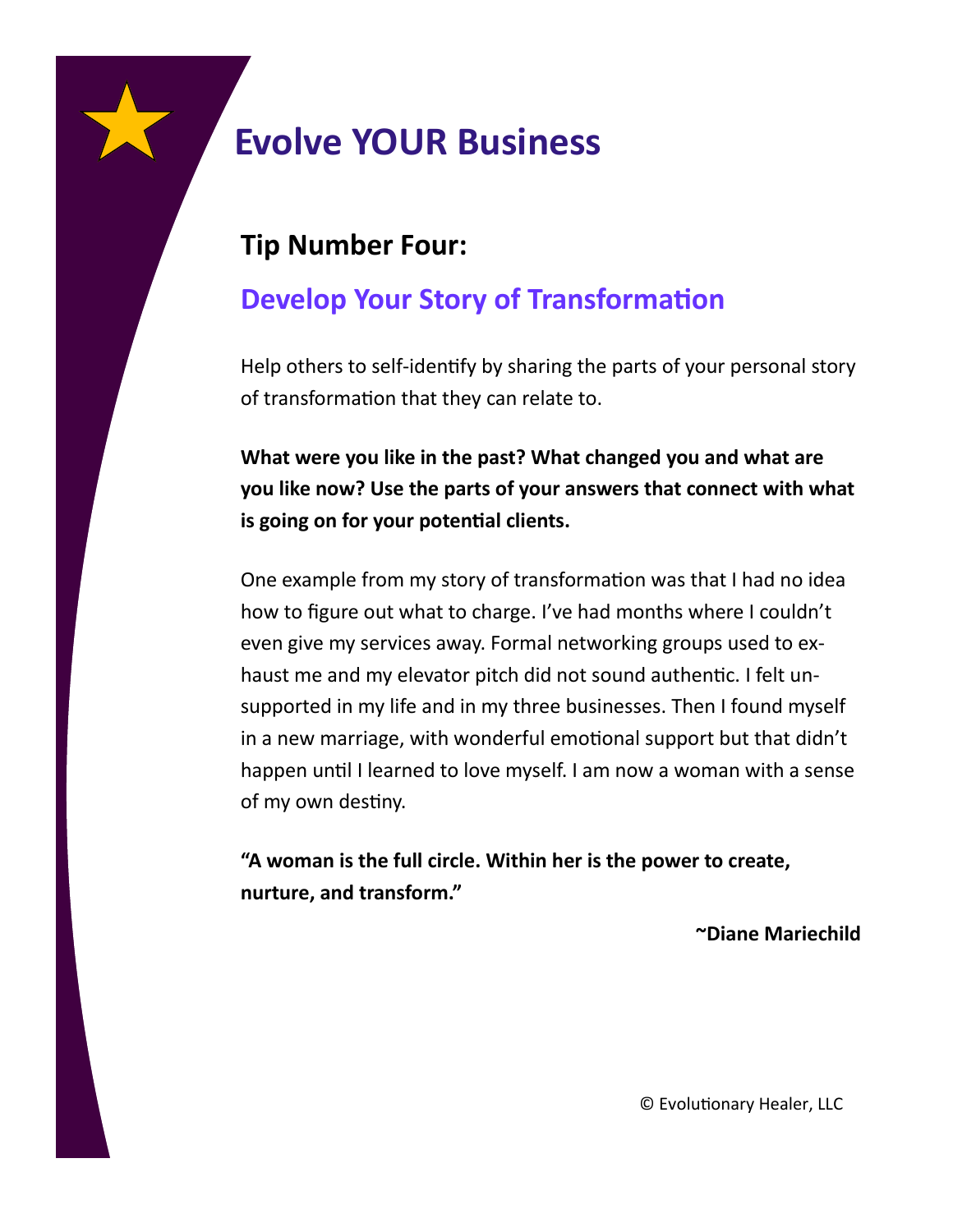### **Tip Number Five:**

### **Create Your Packages**

It's very important to initially focus on 1-to-1 clients. Once you have had a dozen private clients you will know what your tribe needs and what you do to help them.

**Look for the common thread of materials you created for your private clients. What did the majority of them really need? How did you help them?**

Take those common materials and create your Signature System.

You are now ready to start your first group program. Make sure to record every group teaching. Your next group will have the recordings and this will free up some time for you to work on your business, rather than in it ,and still get paid.

**It is not as important to create a package as to know what will sell. Remember to think in terms of "What do people want?" You can give them what you know they need, once they are in your program.**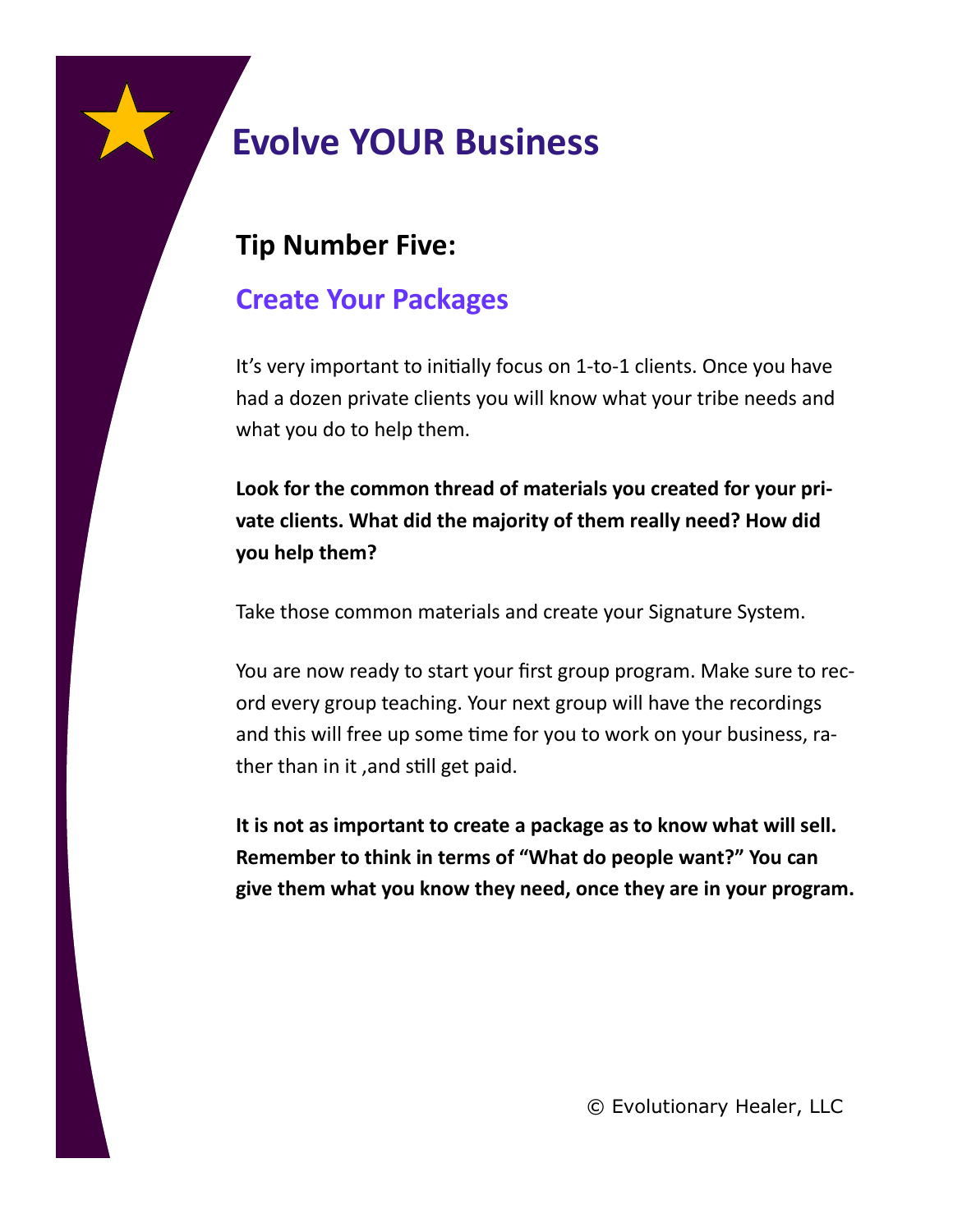### **Tip Number Six:**

### **Develop Your Authentic Rate**

Your Authentic Rate comes from the vibration of your Authentic Value.

**Charging what you are worth and getting it, is about knowing and believing in your own value and what you have to offer.**

You will need to go deep inside of yourself, while being in the present moment, in order to see the value of what you are offering.

Think about what has transpired when you have helped a particular person. Who else in their life benefited from your work? In other words, your unique skills have a ripple effect on the Universe. You have the ability to help people get back their dreams.

Rather than focusing on what the economy or the average pricing in your industry, package your services with a Private FB Group, unlimited email, recordings, templates, etc. Things that will add value to your package without taking up your precious time and energy. This way you can serve more people.

Undercharging de-values you and your client.

**"Even the Medicine Man has bills to Pay" ~Jim Rosemergy**

© Evolutionary Healer, LLC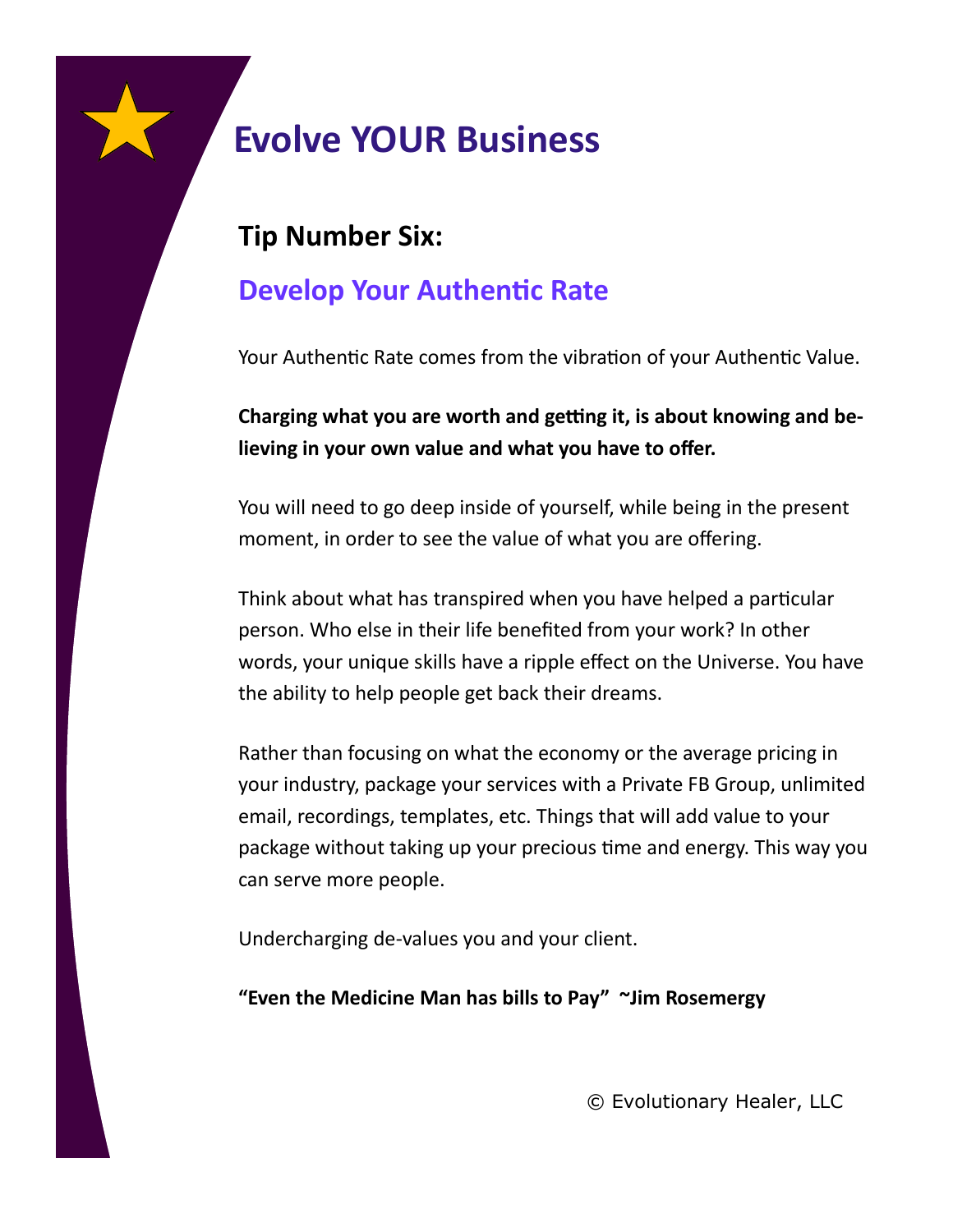### **Tip Number Seven:**

### **Networking and Follow-up**

Face to face networking is important so people get to know you and learn how to trust you.

**Look for fun ways to get out and meet people. Choose something that will give you a good return on your time and effort.**

People really appreciate it if you reach out and call them after talking with them at a meeting or at an event. Emails are very impersonal and a difficult way to build Know, Like, and Trust. When you follow-up, you show people that you care about them and their business. It is a heartto-heart connection when you reach out asking them who they enjoy working with. This helps you to know them better and refer business to them. When they ask you about your business it increases your opportunity to help transform lives.

Keep people's names on your current follow-up list until you have booked and held a conversation. You can then file your notes according to your next step with them.

**People find in-person conversations more fascinating than on-line. However Ego is up when you are meeting with someone face-to-face so make sure you do your initial follow-up over the phone.**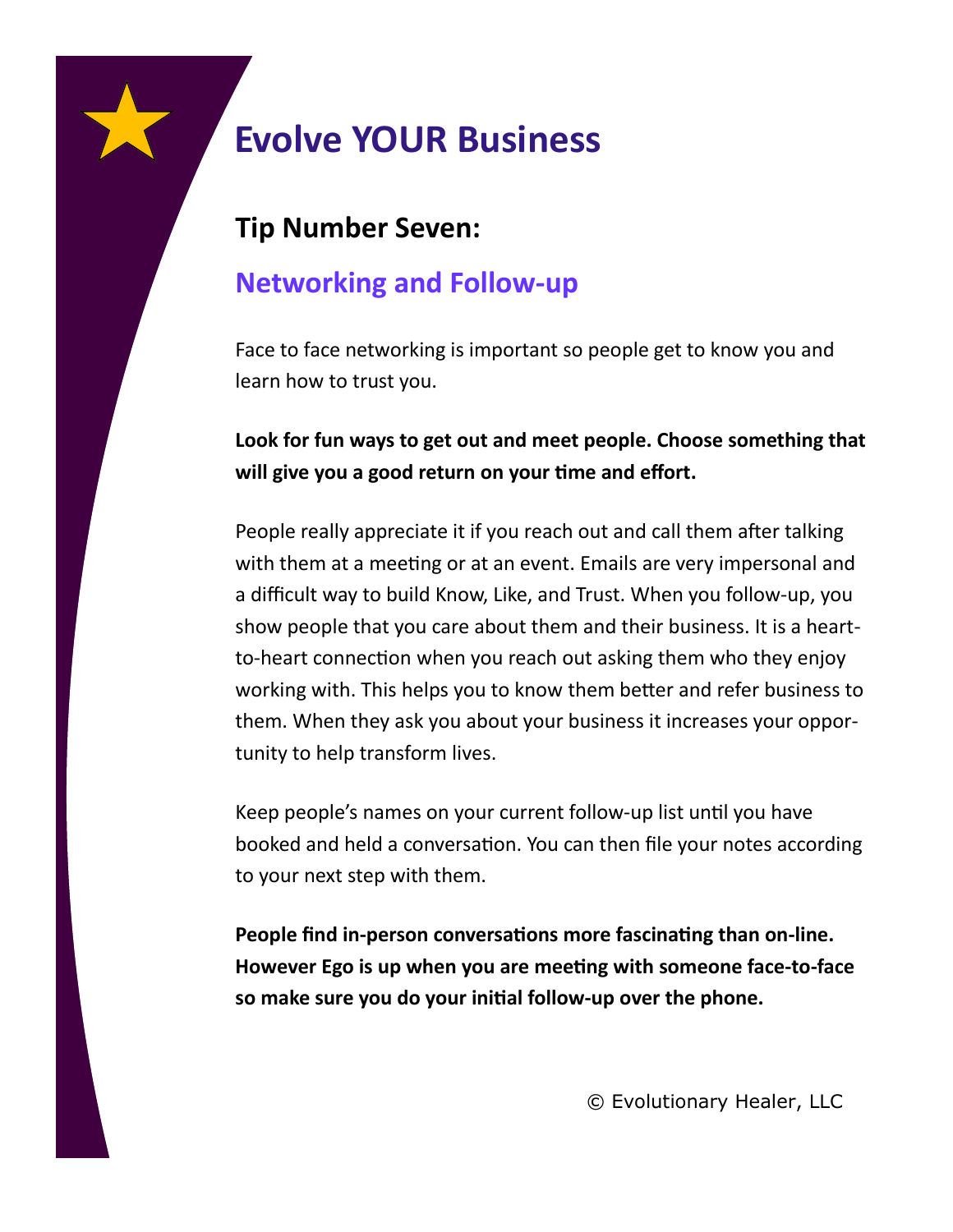### **Tip Number Eight:**

### **Follow-up Calls**

Invite people you meet on Facebook or at a live networking event to a phone conversation. Always keep in mind what their next step with you will be.

#### **The Fortune is in the Follow-up**

**Invitation Call:** This call is to schedule a Reach Out networking type phone conversation.

#### **Reach Out Call**

This is a friendly conversation focused on your new acquaintance. Ask questions you would ask someone while having tea or at a cocktail party. Get to know them and why they started their business. Keep asking questions that show them you are interested in them and their business. Listen for the one thing you can solve for them and invite them to a future conversation. Make sure to get a date and time on both of your calendars. This next conversation is called a Complimentary Strategy Session.

**Make three attempts to contact your new acquaintance by phone. After the second attempt, immediately follow-up with an email letting them know you had made a second phone call and left a voice message. This will raise you up on their priority list.**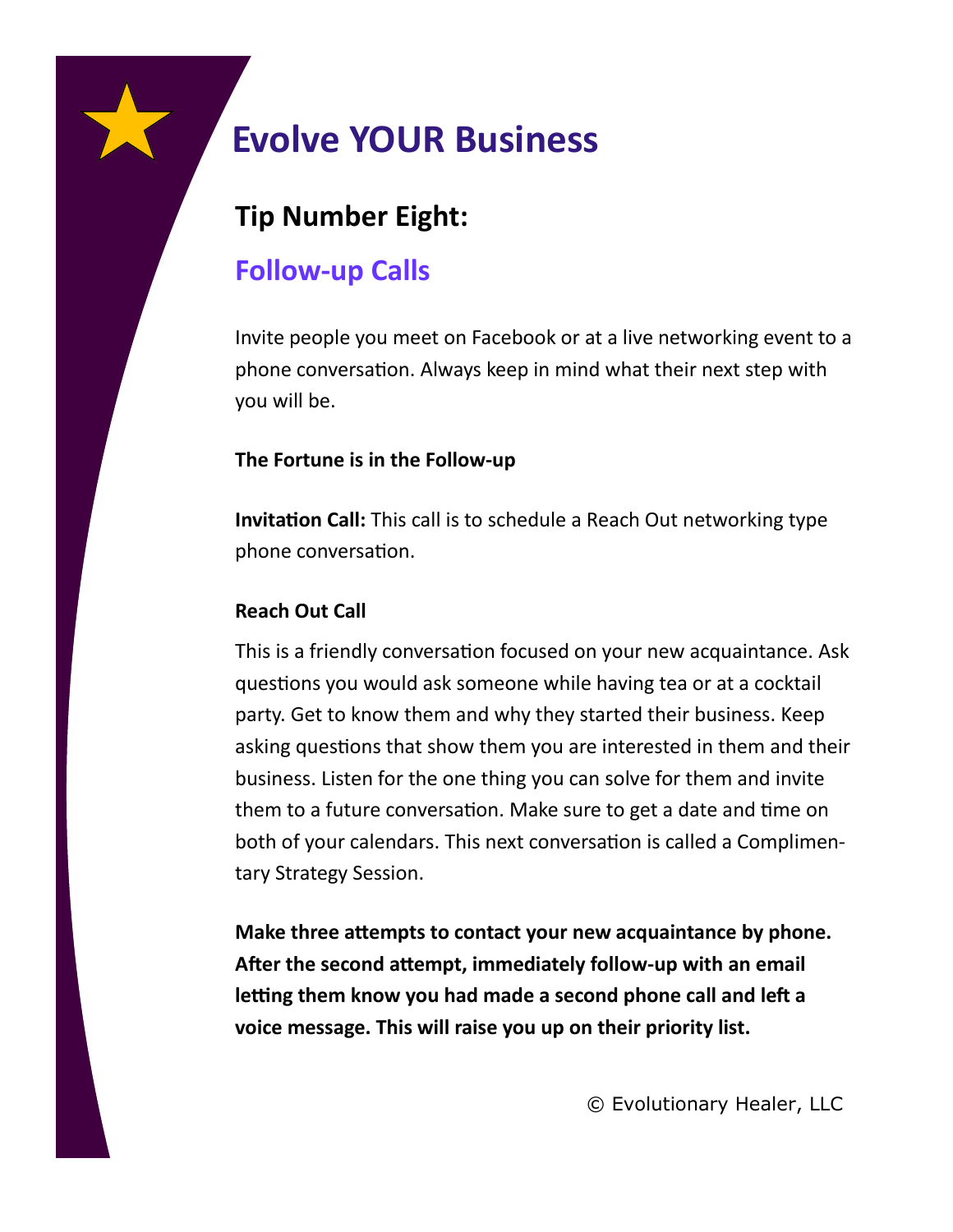### **Tip Number Nine:**

### **Sales Conversation**

The sales conversation happens during and at the end of the Complimentary Strategy Session. The outcome of the sales conversation is the next logical step for the prospective client to take with you.

**Make sure to tell your prospective client a story of transformation of one or two clients who have worked with you.** 

**Facts tell—Stories Sell.**

You are actually interviewing your prospect to see if you want to work with them. Are they on time for the call, are they respectful and value your time? There is a saying in the coaching industry, "If you have to drag them in you'll have to drag them around." Know who you enjoy working with and how you choose to be treated by your clients.

Remind them of what they told you they were dealing with and what they really want to see happen in their life or business.

Speak their language and solve the one thing agreed upon during the Reach Out Conversation and no more. If you solve more than one thing you will trick them into thinking they don't need you and that would be negative for both of you.

**Be prescriptive and invite them to join you for the package that is right for them at this time.**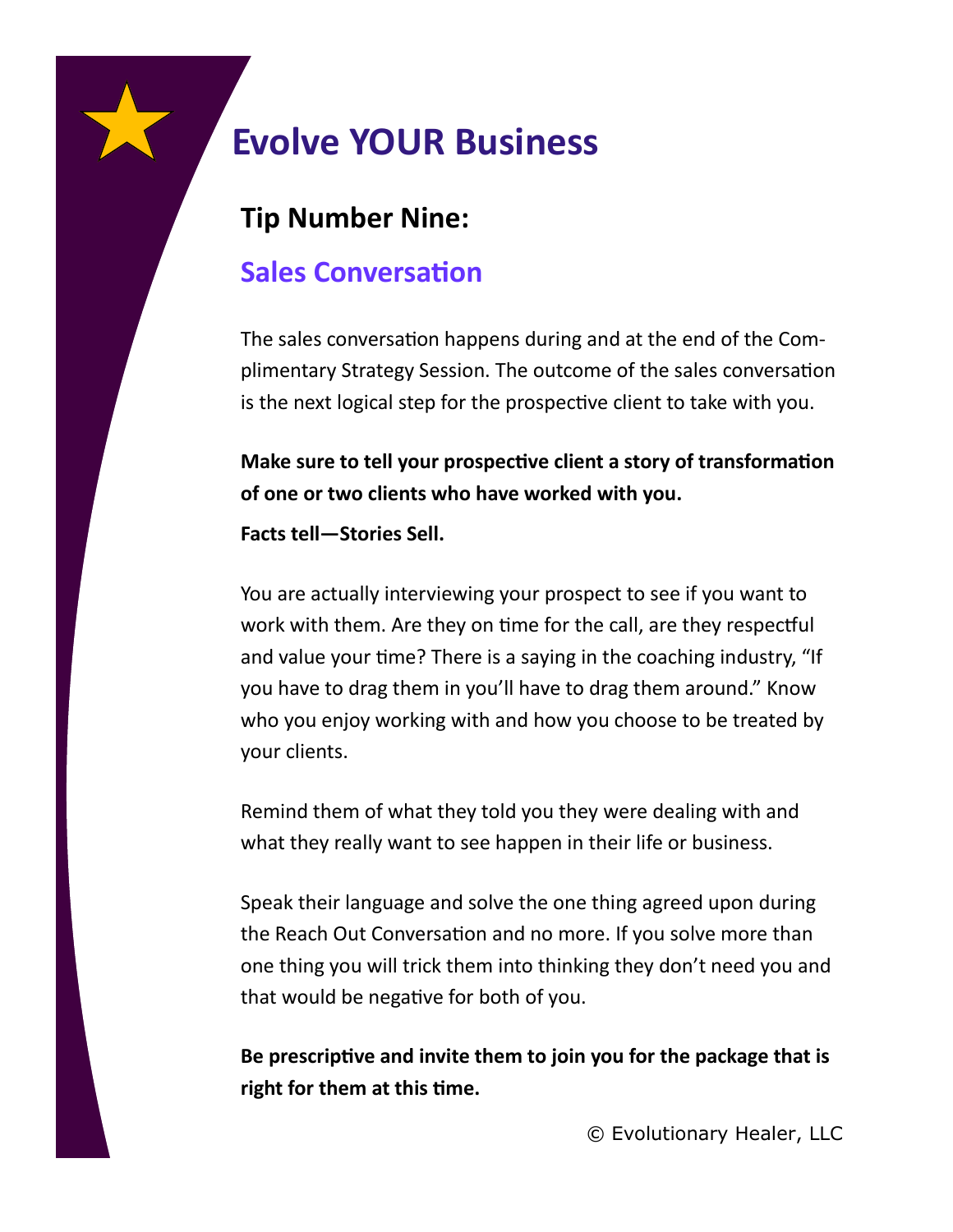### **Tip Number Ten:**

### **Closing the Sale**

If money becomes an issue, remind your prospective client that money is all around us—we just don't always see it.

#### **Teach your client how the wealthy make decisions.**

When considering a purchase the wealthy ask themselves if they want what is being offered. If they get a Yes, then and only then, do they ask themselves "What will I do to create the money for this investment.?"

Nothing is a cost, everything is an investment. That is what keeps things crystal clear.

Offer to help your client find the hidden money in their life or in their business. Some credit card companies allow people to write a one time interest free check for a limited amount such as \$5000. Family members can help with a loan. Tax returns and roll-over plans are also available. Never decide for a prospective client what they can or cannot afford.

Get a non-refundable deposit and review their purchase.

#### **Get your new client started right away!**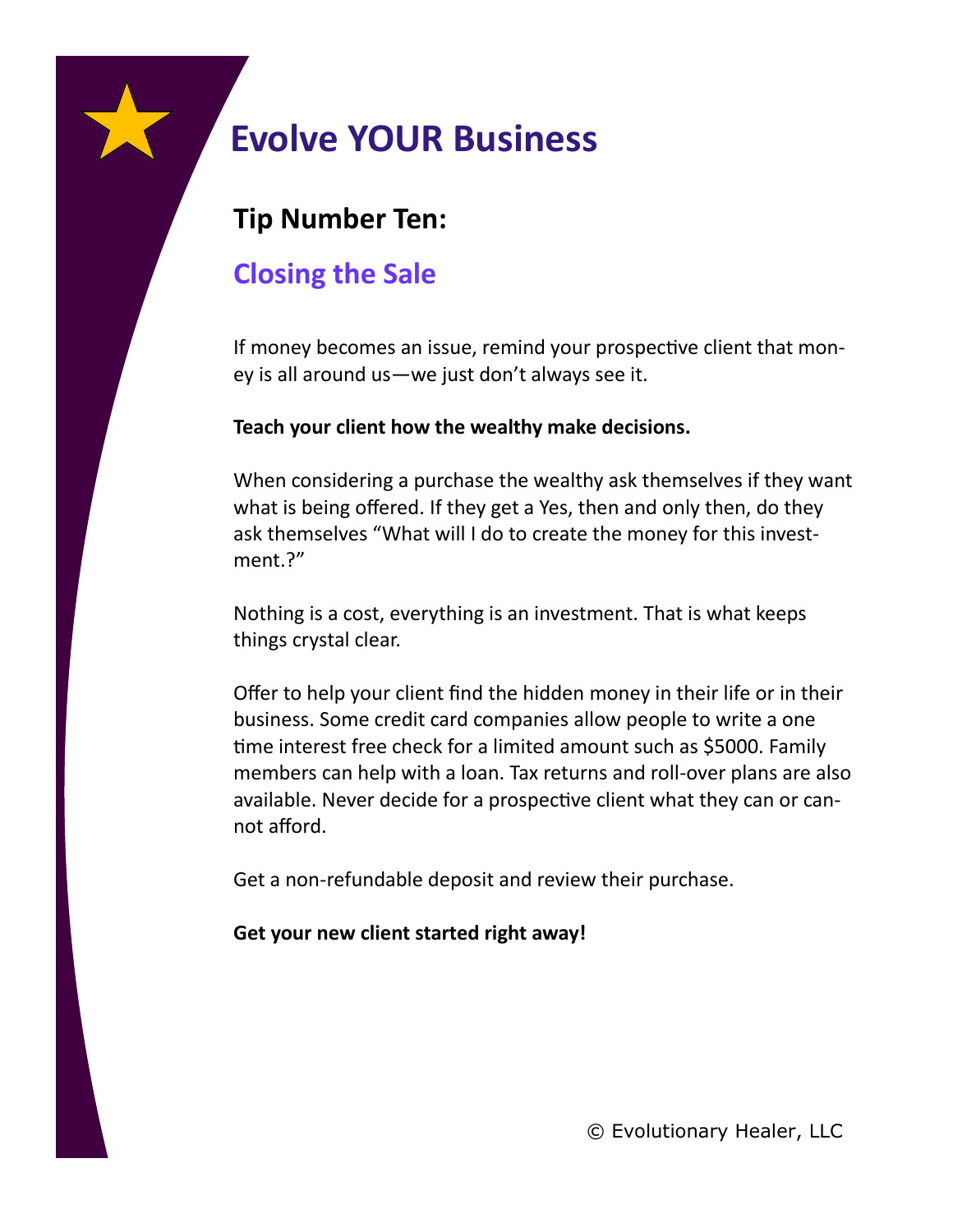

### **Bonus Tip**

### **Relationship Marketing is not how many Likes you get on your Facebook Business Page.**

For example, Relationship Marketing isn't a...

#### **Facebook Private Message or Timeline message or email saying:**

-Hello Linda, Like my page (sent with pg. URL) -Hello Linda, I Liked your page, please Like mine -Hello Linda, I Liked your page to learn more about your work (code for I was so nice to Like your page so go like mine - much closer to Relationship Marketing than the others)

**Here's what I say to all of that, "Call me!"**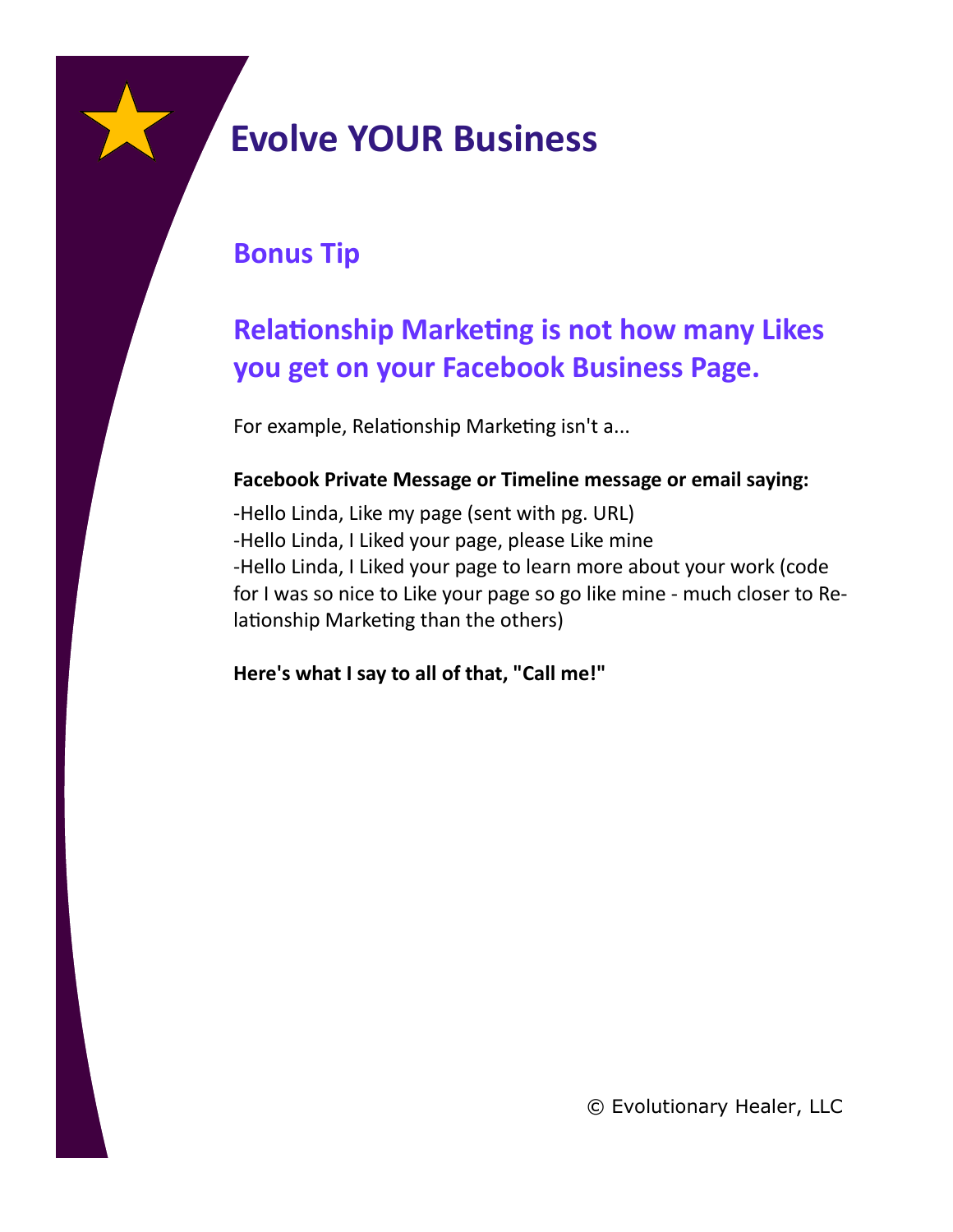





Linda Vettrus-Nichols is a Performance Improvement Coach who helps entrepreneurs build their business through Authentic Relationship Marketing. She believes in a world where women are empowered by authenticity and supported in their growth. Linda helps her clients achieve a clear direction by uncovering and resolving the conscious and unconscious truth influencing their personal performance. With over 30 years in Special Education and Neuroscience, she knows how to simplify the complex in order to help her clients create results driven marketing materials, course curriculums, and signature systems. Linda is the CEO and lead coach at Evolutionary Healer where she provides real time, on-line support for her clients.